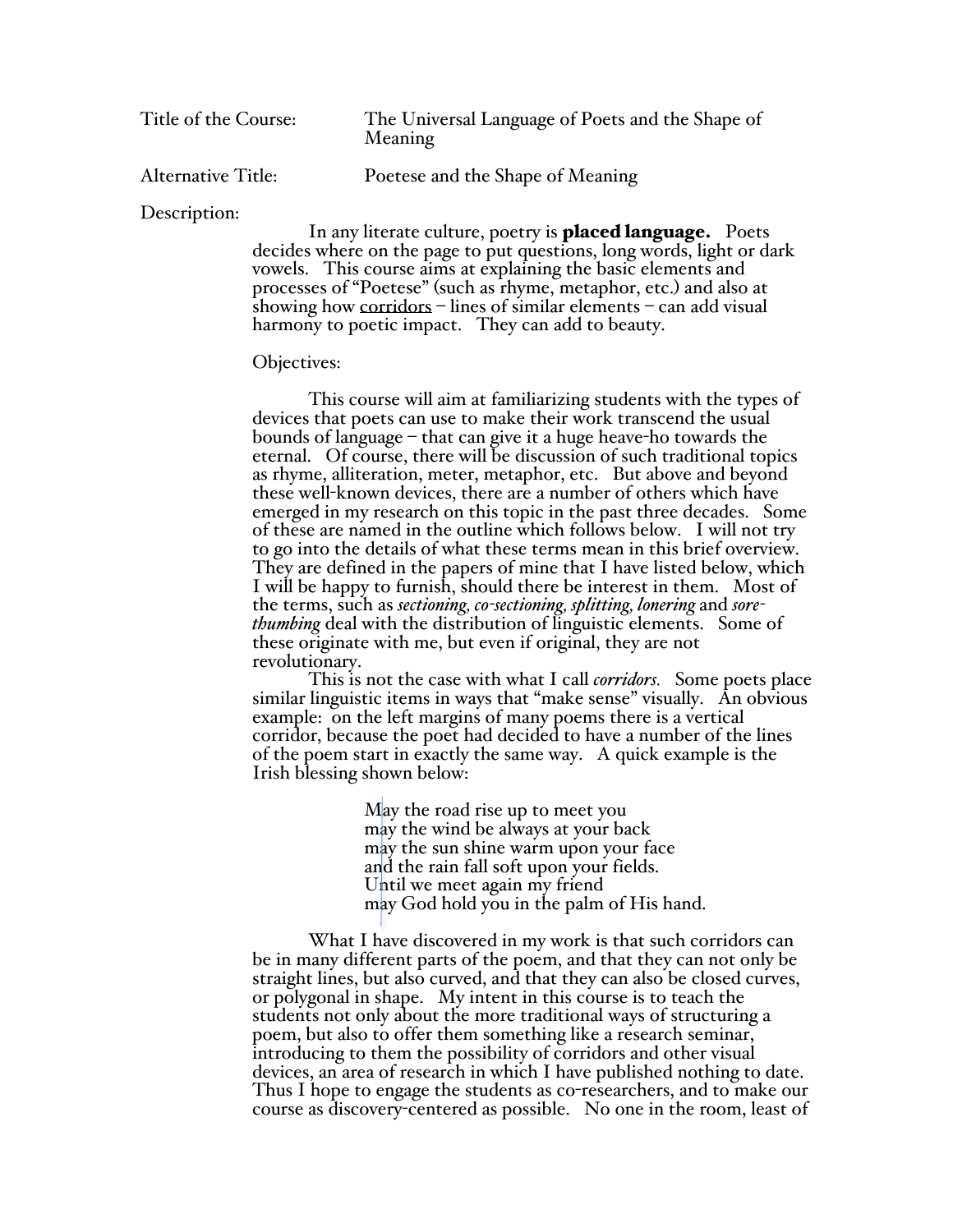all me, will know what "the right answer" might be – we will all only be looking for next steps in what seems like a promising direction.

# Topical Outline:

| Week One:   | Some basic concepts of poetic structuration:<br>parallelism, and the kinds of repetition it depends on<br>how it leads to sectioning, co-sectioning, splitting,<br>lonering, sore-thumbing. Rhyme schemes. Fusion.                                                                                                                               |
|-------------|--------------------------------------------------------------------------------------------------------------------------------------------------------------------------------------------------------------------------------------------------------------------------------------------------------------------------------------------------|
|             | Poems: The Twenty-third Psalm; Dhammapada;<br>Martin Luther King, "I Have a Dream"; The<br>Declaration of Independence; Stallings,<br>"Explaining an Affinity for Bats"; (May the<br>road rise up to meet you); Hopkins, "The<br>Windhover"; Frost, "The Road Not Taken";<br>Frost, "Stopping By Woods on a Snowy<br>Evening"; Lennon, "Imagine" |
|             | Assignment: find a sore-thumbed stanza in Dylan<br>Thomas's "Fern Hill." Discuss the parallels in<br>the "Serenity Prayer." Diagram the parallels in a<br>selection from a religious text of your choice.                                                                                                                                        |
| Week Two:   | Rhyme schemes revisited. Hologramming and<br>numerical rhyme. Repetition revisited. The "eye" of a<br>poem. The importance of line-initial and line-final<br>positionings. Enjambement.                                                                                                                                                          |
|             | Poems: Paz, "Viento, Agua, Piedra"; W. C. Williams,<br>"To Waken an Old Lady"; Frost,<br>"Stopping By Woods on a Snowy Evening"<br>(revisit)                                                                                                                                                                                                     |
|             | Assignment: find arguments for sectioning Mark<br>Smith-Soto's "Manhattan Buddha" and Frost's "Mending<br>Wall." Find a chapter of a book (not too long) that you<br>are reading and section it.                                                                                                                                                 |
| Week Three: | Integering. Hologramming revisited. The soul of<br>words. Repetition revisited. Sectioning revisited $-a$<br>hidden stanza. Repetition revisited. The power of<br>ambiguity. Deep puns.                                                                                                                                                          |
|             | Poems: Hopkins, "Pied Beauty"; Stevens, "Domination<br>of Black"; Klee, "Zwei Berge"; W. C.<br>Williams, (So much depends)                                                                                                                                                                                                                       |
|             | Assignment: What is the rhyme scheme of Dylan<br>Thomas's "In my craft or sullen art"? Is it connected in<br>any way with the impact of the poem?                                                                                                                                                                                                |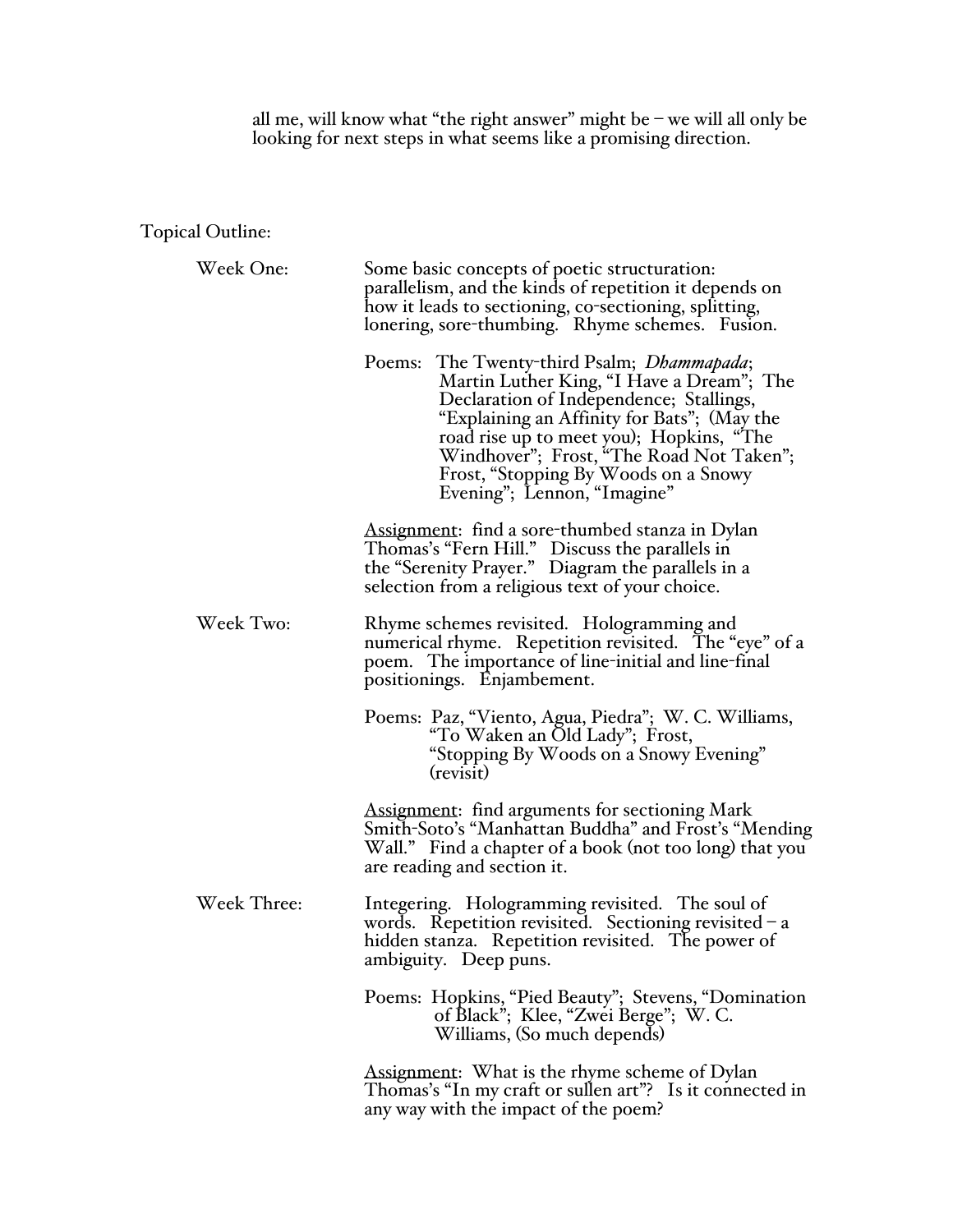| Week Four:  | Simple corridors (straight lines). Chiastic structures.<br>Hidden elements. Alternation. Suspension of linear<br>ordering. Anagramming. Writing with words. Fusion<br>revisited.            |
|-------------|---------------------------------------------------------------------------------------------------------------------------------------------------------------------------------------------|
|             | Poems: Dickinson, (The gleam of an heroic act);<br>Levertov, "Living"; Sandburg, "Fog"; Frost,<br>"Fire and Ice"                                                                            |
|             | Assignment: Find three poems which have left-edge<br>corridors.                                                                                                                             |
| Week Five:  | Curved corridors. Sectioning and cosectioning<br>revisited. Suspension of linear ordering revisited.<br>Deep puns revisited.                                                                |
|             | Poems: Frost, "Out, Out-"; Neruda, "Farewell y los<br>Sollozos"; Frost, "Stopping By Woods on a<br>Snowy Evening" (revisit); Frost, "Fire and Ice"                                          |
|             | Assignment: Consider Charles Olson's "These Days."<br>Is it corridored? Does it contain partial anagrams?<br>Are there corridors in Thich Nhat Hanh's "Please Call<br>Me By My True Names"? |
| Week Six:   | Hologramming revisited. Sore-thumbing revisited.<br>Co-sectioning.                                                                                                                          |
|             | Poem: Blake, "The Tyger"                                                                                                                                                                    |
|             | Assignment: Is Hopkins's "Pied Beauty" co-sectioned?                                                                                                                                        |
| Week Seven: | Closed-form corridors. Sore-thumbing revisited. Deep<br>puns.                                                                                                                               |
|             | Poem: Stevens, "The Well Dressed Man with a Beard"                                                                                                                                          |
|             | Midterm take-home exam.                                                                                                                                                                     |
| Week Eight: | Closed-form corridors revisited.                                                                                                                                                            |
|             | Poems: Drummond, "Canção Amiga"; Cabral, "Rio e/o<br>Poço"; Stafford, "Traveling Through the<br>Night"                                                                                      |
|             | Assignment: How might Kenyon's "Let Evening Come"<br>be sectioned? Is there a warrant for postulating<br>corridors for it?                                                                  |
| Week Nine:  | Repetition revisited. The one-end-of-line :: other-end-<br>of-line :: back-to-first-end-of-line gesture.                                                                                    |
|             | Poems: Stevens, "So-and-so reclining on her couch";                                                                                                                                         |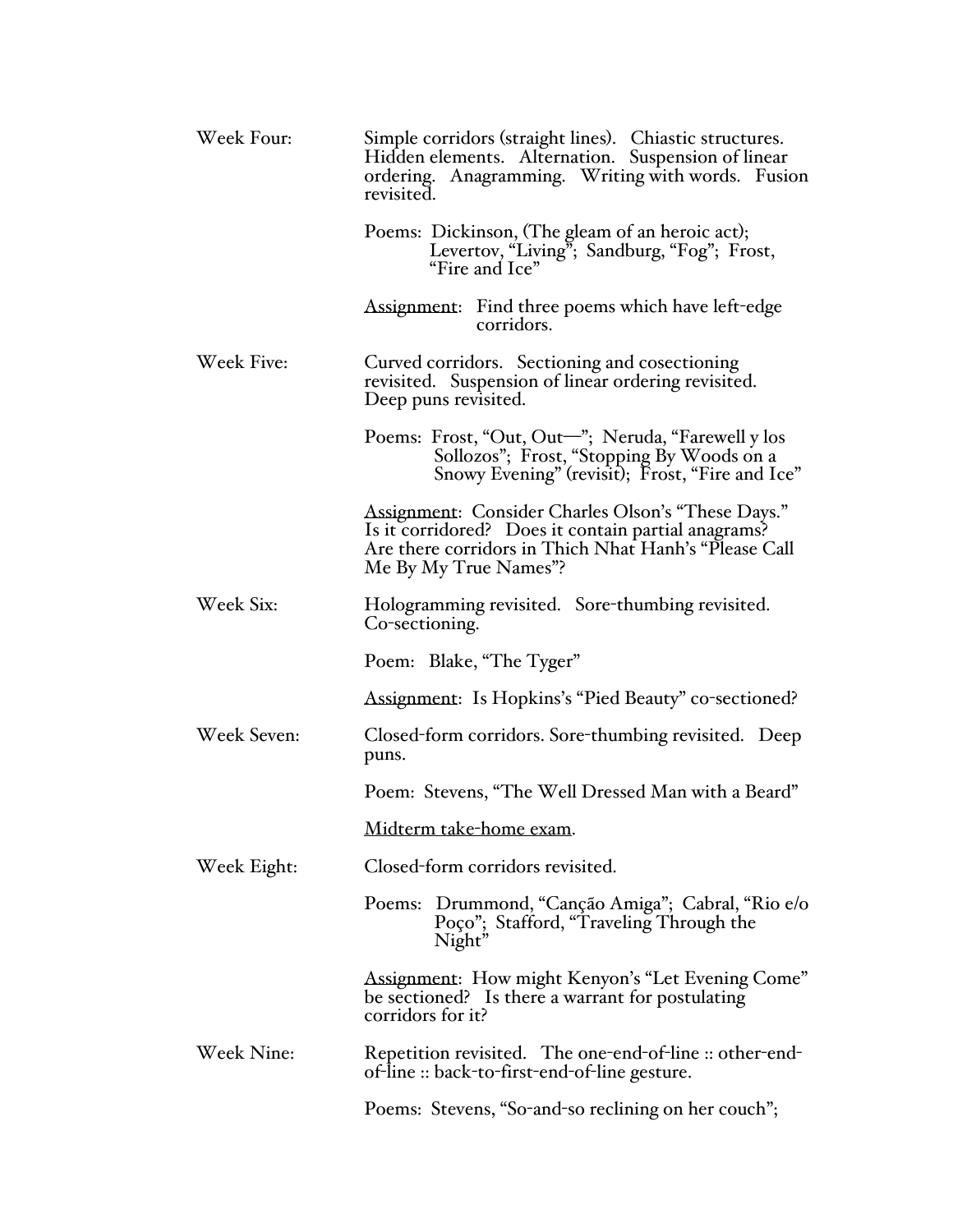|              | Assignment: How might Stevens' poem, "The House<br>Was Quiet and the World Was Calm" be sectioned? Is<br>there a warrant for postulating corridors for it?                                                                                                                                                                                                                                                                                                                                                                                                                                                                                                                                                                                                                    |
|--------------|-------------------------------------------------------------------------------------------------------------------------------------------------------------------------------------------------------------------------------------------------------------------------------------------------------------------------------------------------------------------------------------------------------------------------------------------------------------------------------------------------------------------------------------------------------------------------------------------------------------------------------------------------------------------------------------------------------------------------------------------------------------------------------|
| Week Ten:    | Polygonal corridors.                                                                                                                                                                                                                                                                                                                                                                                                                                                                                                                                                                                                                                                                                                                                                          |
|              | Poem: Hicok, "Other Lives and Dimensions and<br>Finally a Love Poem"                                                                                                                                                                                                                                                                                                                                                                                                                                                                                                                                                                                                                                                                                                          |
|              | Assignment: See if you can find a poem in which<br>corridoring (or some other kind of visual structure) can<br>be warranted.                                                                                                                                                                                                                                                                                                                                                                                                                                                                                                                                                                                                                                                  |
| Week Eleven: | General discussion of the elements of Poetese, and of<br>the kind of argumentation required to justify the<br>postulation of a new one. For instance, how would you<br>justify the addition to the theory of poetics of a new<br>kind of rhyme (say, a rhyme in color, in which "chalk"<br>would rhyme with "snow," "bucktooth," "salt,"<br>"Kleenex," and "sugar")? A new kind of alliteration? A<br>new kind of trope? "Sloppy" sonnets (say "sonnets"<br>with 17 lines) or villanelles? Free verse? Sound poetry?<br>Concrete poetry? Does the addition of the notion<br>corridor to the inventory of tools on the poet's<br>workbench reduce to the claim that all poetry is<br>(partially/virtually) concrete poetry?<br>Assignment: See if you can find a poem in which |
|              | corridoring (or some other kind of visual structure) can<br>be warranted.                                                                                                                                                                                                                                                                                                                                                                                                                                                                                                                                                                                                                                                                                                     |

### Weeks Twelve – Fifteen

All will be more or less like the eleventh week, except that the discussion will revolve around either poems that I bring in, or those that the students bring in, as possible examples of vision-influenced texts. However, as the thumbnail description of Week Eleven suggests, a larger issue is always in the wings of the discussion, namely: what happens in a culture when a new form of poetry becomes recognized? Or a new form of art? Say, rap. Or electronic music. Or wrapping bridges or islands, as in the art of Christo.

There will be a final paper to turn in at the last class meeting, the topics to be arranged individually for each student in consultation with me. The grade will be a function of the work on the mid-term, the final paper, and class participation.

### *Reading List for the course*

Papers by Haj Ross: